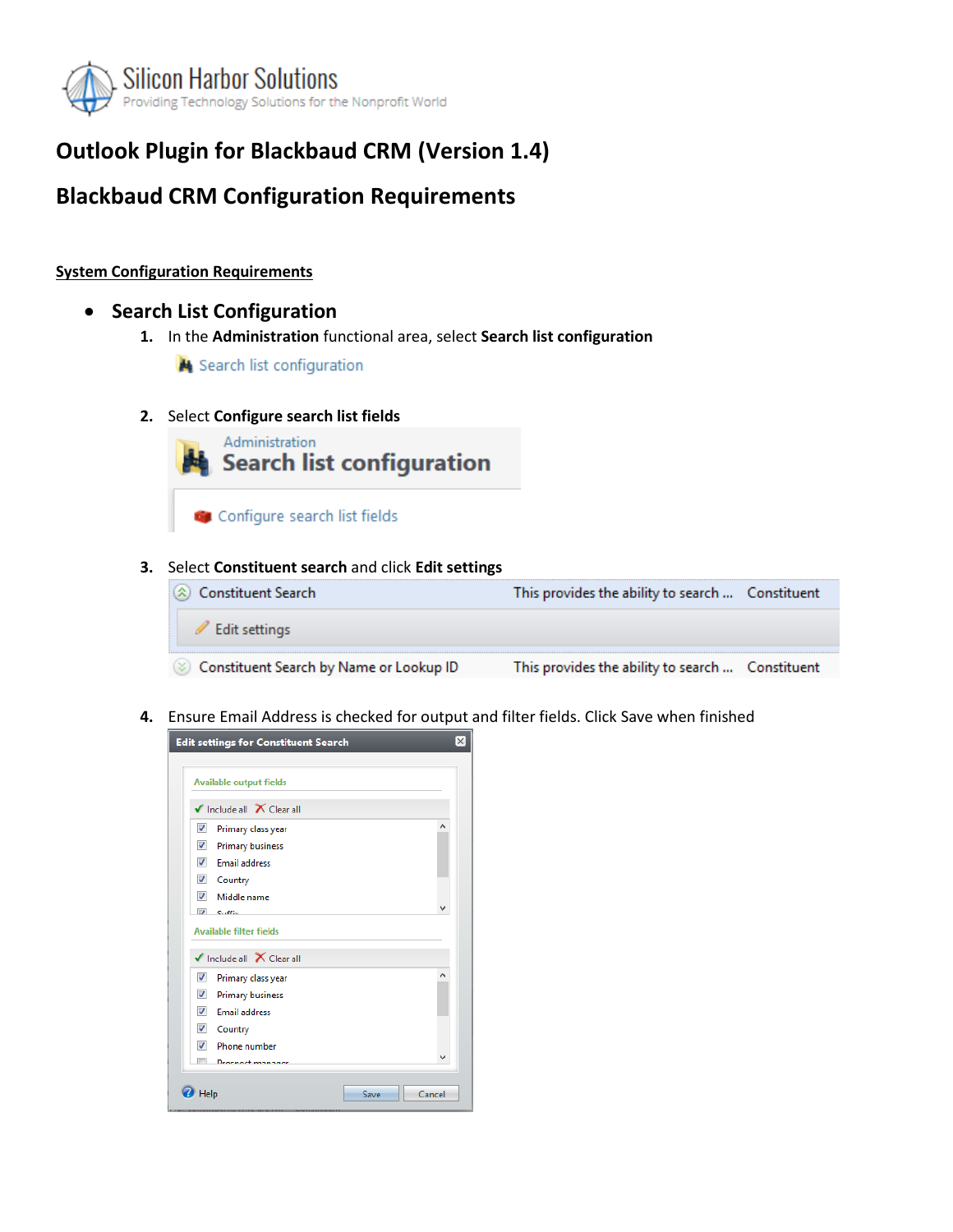#### **5.** Select **Constituent Search by Name or Lookup ID** and click **Edit settings**

- Constituent Search This provides the ability to search ... Constituent Constituent Search by Name or Lookup ID This provides the ability to search ... Constituent Bit settings
- **6.** Ensure Email Address is checked for output and filter fields. Click Save when finished

| Edit settings for Constituent Search by Name or Look $\boxtimes$ |      |        |
|------------------------------------------------------------------|------|--------|
| <b>Available output fields</b>                                   |      |        |
| $\checkmark$ Include all $\checkmark$ Clear all                  |      |        |
| $\overline{\mathbf{v}}$<br>Primary class year                    |      | Α      |
| $\blacksquare$<br><b>Primary business</b>                        |      |        |
| $\overline{v}$<br><b>Email address</b>                           |      |        |
| Country                                                          |      |        |
| Middle name                                                      |      |        |
| ▬<br>$C_1$ . $C_2$                                               |      |        |
| <b>Available filter fields</b>                                   |      |        |
| $\checkmark$ Include all $\checkmark$ Clear all                  |      |        |
| $\overline{\mathcal{A}}$<br>Primary class year                   |      | ۸      |
| $\overline{\mathcal{A}}$<br><b>Primary business</b>              |      |        |
| $\overline{J}$<br><b>Email address</b>                           |      |        |
| П<br>Country                                                     |      |        |
| $\overline{\mathbf{v}}$<br>Phone number                          |      |        |
| $\equiv$<br><b>Drachart managers</b>                             |      |        |
|                                                                  |      |        |
| Help                                                             | Save | Cancel |

#### • **User Security Rights**

1. Certain Security Rights are required for the Plugin to work correctly. We have provided a System Role .XML document that you may download, import, and assign to your users, available for download: <http://www.siliconharborsolutions.com/downloads/BlackbaudCRMOutlookPluginUser.xml>

#### • **Application User Constituent Record Assignment**

1. Users must have a constituent record within Blackbaud CRM. To assign constituent records to application users, navigate to Administration, Security, Application Users. Find the corresponding application user you want to edit, click Edit. Check the **Application User is linked to:** radio button and assign a constituent record.

| <b>Edit application user</b>                                                                                                                                         | ×                                                           |
|----------------------------------------------------------------------------------------------------------------------------------------------------------------------|-------------------------------------------------------------|
| <b>Constituent link</b><br>Application user is not linked to a<br>constituent.<br>Application user is linked to:<br>O<br><b>Site assignment</b><br>$\sim$ 0<br>Site: | <b>CMS link</b><br>$\boxdot$ Link to CMS user<br>Supervisor |
| Help                                                                                                                                                                 | Save<br>Cancel                                              |